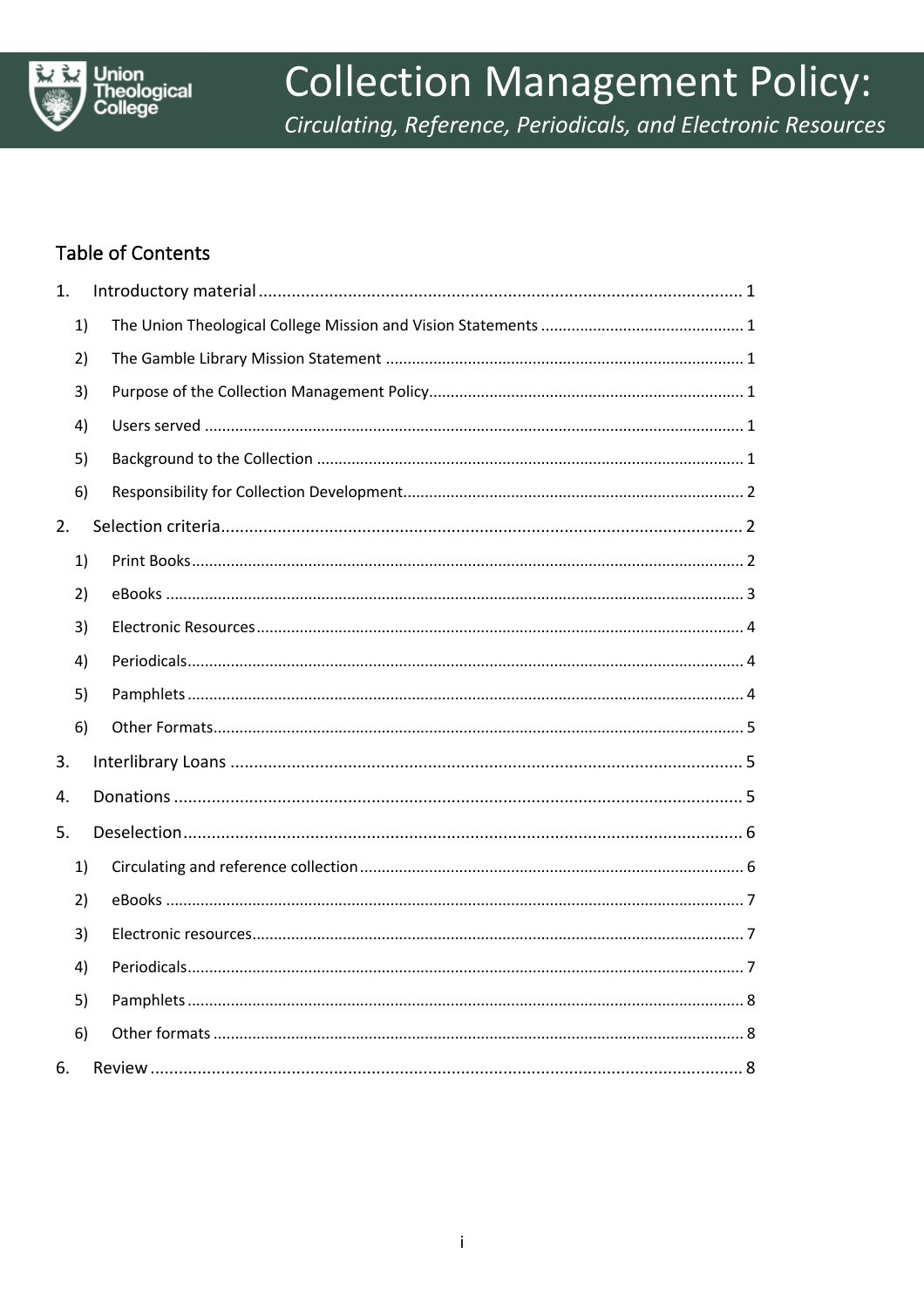# 1. Introductory material

## 1) The Union Theological College Mission and Vision Statements

Union Theological College "welcomes students from all backgrounds to study Christian Theology in a community of faith and research-led scholarship to prepare them for life, work and service in both local and global contexts." The College's vision is to equip students with a "theological literacy that will enable them to flourish as individuals, and contribute positively to society and culture." The College aims to "train effective ministers to lead Christ's church in fulfilling its calling in the world" and to "resource all in the Church by providing a hub for learning and research."

## 2) The Gamble Library Mission Statement

The Gamble Library exists to support the work of the Union Theological College as outlined above. "This is achieved by supplying Union College staff, students, alumni, Presbyterian ministers, church workers, and if appropriate, the wider community, with the relevant academic, practical and historical resources, containing the timely, accurate and quality-assured information, they require. The Library facilitates the teaching, learning, research, personal and professional development of its members through the organisation, management and development of suitable collections, in any appropriate media, access to worldwide information sources and information literacy instruction."

## 3) Purpose of the Collection Management Policy

The Policy has been created to guide Library staff in the selection of information resources, which will support the achievement of Union Theological College's vision and mission. The Policy is the Library's plan for building and maintaining its collection. The Policy informs the Union Theological College community of the criteria used in making collection development decisions. It was developed in consultation with, and has approval from, Faculty.

#### 4) Users served

The Gamble Library's collection primarily exists to meet the information needs of Union Theological College's staff and students, followed by its alumni, especially Presbyterian ministers, Deaconesses, Auxiliary Ministers, Accredited Preachers, and other church workers. The Library also serves the wider church and community through its annual and research membership offer and by permitting access to the general public during its staffed opening hours. Students and staff of other institutions also use the Library's resources via reciprocal interlibrary loan arrangements.

#### 5) Background to the Collection

The Gamble Library was established in 1873 by Caroline Gamble in memory of her late husband, Rev Henry Gamble. The initial stock of 2,500 books grew thanks to several notable donations, from, among others, Rev Dr W. Fleming Stevenson, President W. D. Killen, and Principal F. J. Paul. The Library of Magee Theological College was associated with the Library of the Assembly's College, Belfast in 1971. A mezzanine floor and rolling stacks were installed to house the collection of rare books in 2002. A computer suite was also created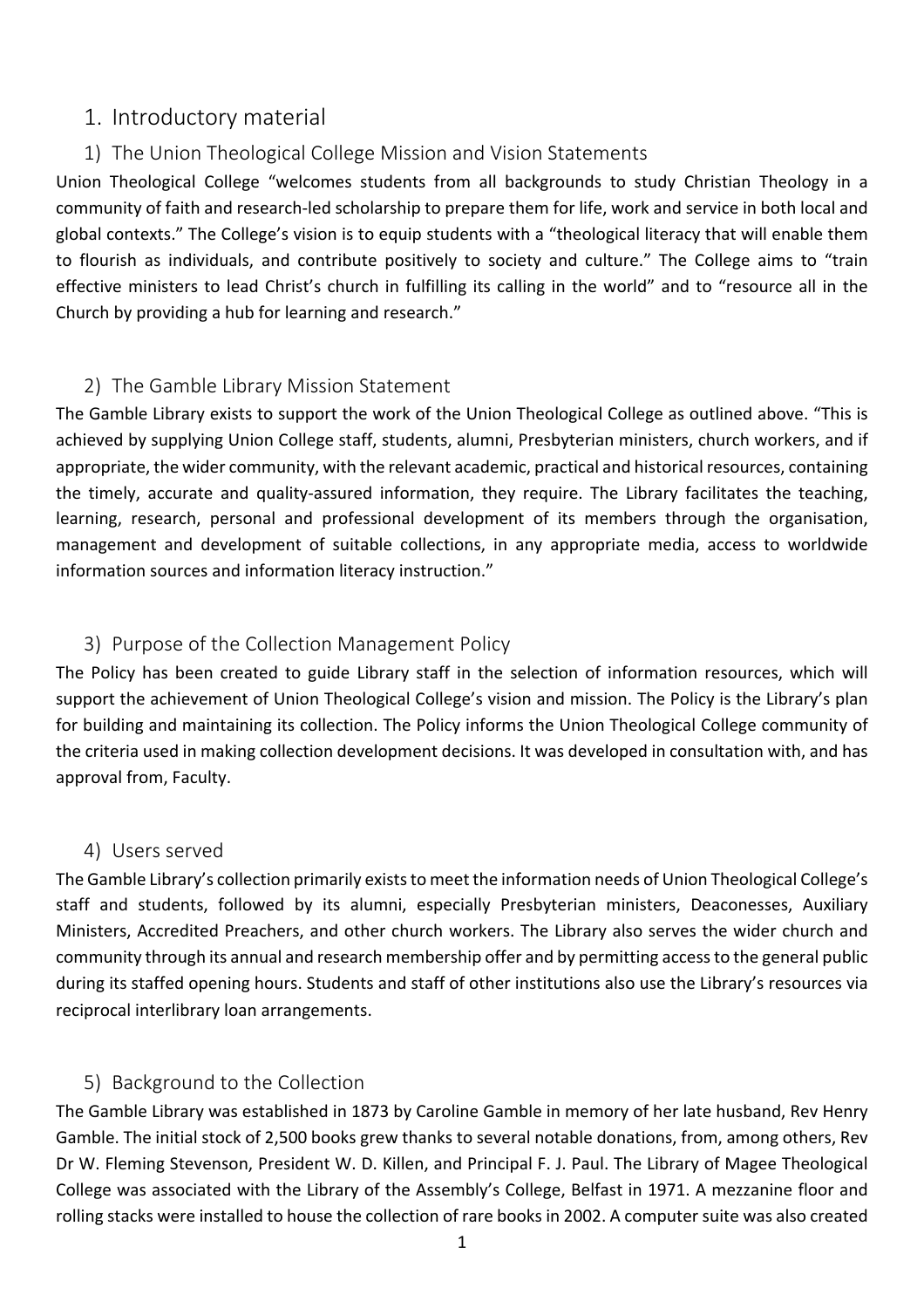off the main reading room. Today the Library holds over 63,000 books, 20,000 pamphlets and receives over 50 journals and periodicals annually. Staff and Student members also have access to a range of electronic resources such as ATLA databases and EBSCO eBooks. The Library's special collections include the Magee and Assembly's Colleges pamphlet collections, the Rare Books Collection, Presbyterian Mission Archive, Irish and Scottish Collection. A review of the Gamble Library's collection strengths can be found in the full version of this policy in appendix 1 (circulating stock only).

## 6) Responsibility for Collection Development

The Librarian is responsible for the acquisition of Library resources within the designated budget. Purchase recommendations are welcomed, and especially valued from Faculty and lecturing staff, as well as students and members, if they comply with the selection criteria. Recommendations giving clear bibliographical details should be emailed or given to the Librarian. The Librarian will regularly liaise with Faculty to understand their information needs and those of their students. The Librarian will consult a wide range of publisher's websites and catalogues, including University and Academic Press catalogues as well as book reviews to stay informed about new publications and their quality or suitability for purchase. Email alerts from these sources will assist in this process. The Librarian will seek clarification from Faculty if she is uncertain about a resource purchase.

# 2. Selection criteria

The Gamble Library will acquire resources which:

- Are relevant to the postgraduate and the new undergraduate (commencing September 2022) degree programmes and other courses, delivered in the College and online, by Faculty and Adjunct Faculty. Syllabi and related reading lists will direct purchases.
- Support the research interests of Faculty and students.
- Assist in training for the ordained ministry and other practical pastoral roles, e.g. Deaconesses.
- Maintain the observed strengths of the current collection or correspond to subjects which are acquisition priorities. (See full policy appendix 1). The distinct Presbyterian and Reformed identity of Union Theological College within the Irish church context should be reflected in the collection.
- Are academically valuable works, written by respected authors and published by reputable publishers.
- Are within budget.
- Collected materials will primarily be in English, but resources in ancient, and occasionally, some modern languages supporting courses and research will be obtained.

Certain selection criteria are directly related to the format of resources.

#### 1) Print Books

Books will remain an essential component of academic library collections for the foreseeable future, hence the collection strategy for the Gamble Library will remain committed to this format. Library staff purchase the majority of books online. Having checked a range of UK-based sellers and/or publishers, the most competitive price is paid. New copies are purchased rather than used. However, if the book is out of print, or unnecessarily expensive, the Librarian will aim to find a copy in 'like new' or 'very good' condition at a reasonable price.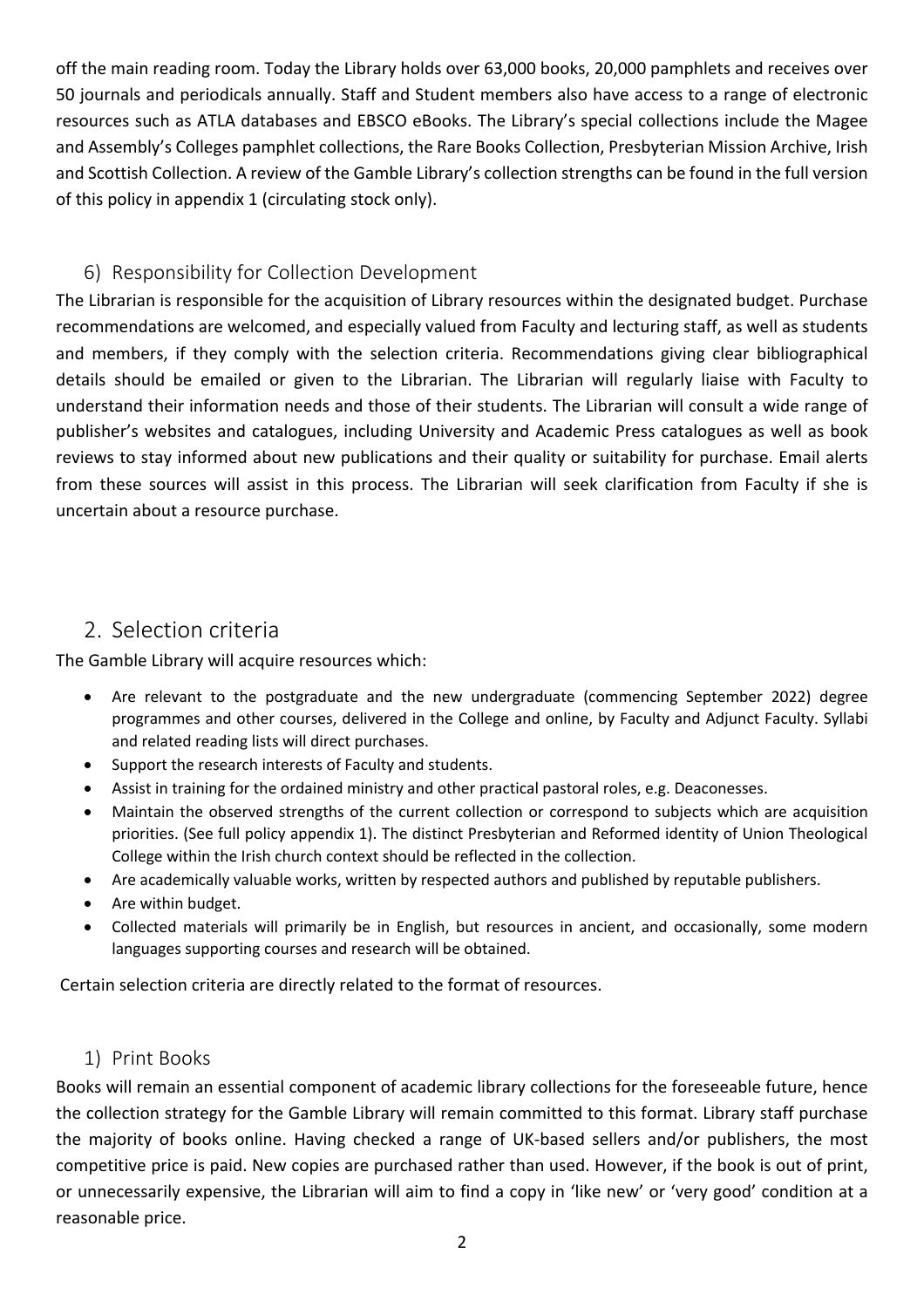The Librarian will purchase books which are newly or recently published. Exceptions are made if an older title seems necessary or relevant to the collection, or a faculty member requests an older title. An older title may also be purchased to replace a missing item or one which is in poor condition.

Generally, one copy of a title will be purchased, unless the title is expected to be in high demand since it is on a course reading list. In this case the number of copies purchased will be determined in consultation with Faculty and/or Adjunct Faculty depending on expected student user numbers.

New editions of titles will be purchased where substantial content has been added or updated. Newer editions will usually replace older editions except where it is important to trace the development of a subject, or the thought of a scholarly author.

Softbound editions will be purchased instead of hardbound whenever possible to reduce costs.

Several book series are of special interest and should be regularly reviewed and acquired, if relevant and within budget.

The non-circulating reference collection contains atlases, Bibles, bibliographies, dictionaries, encyclopaedias, citation style guides and Hebrew and Greek grammars. New reference books will be purchased as and when required. A second copy of a reference book which may have been acquired through a donation to the library should be moved to the circulating collection.

Items which relate to the Province's and Ireland's Churches, their history and key individuals from them, will be added to the Irish collection as the budget allows. Books which relate to Ireland's political history will also be considered. An effort will be made to add to the congregational histories of the Presbyterian Church.

Similarly, books which focus on the history of the Scottish Church and key characters from it should be added to the Scottish collection as the budget permits.

#### 2) eBooks

The eBook collection supplements and expands the print collection. Additionally, it offers 24/7 access to library members based at a distance from, as well as those in, the College. Also, eBook text can be easily searched and offers many additional features. Depending on the purchase model, some eBooks permit multiple users to read the text simultaneously.

The Gamble Library currently pays for access to over 790 EBSCO eBooks. Virtually all of these are titles which feature on course reading lists, usually duplicating our hardcopy holdings. Occasionally an eBook is purchased instead of a print book as it is more competitively priced.

When Library staff identify eBook titles which are on reading lists, they in the first instance, should seek to purchase a one user copy of the eBook, if it is reasonably priced, i.e. below \$140. If a large number of students are taking the same course and are likely to need access to an eBook a three user or unlimited user copy should be purchased if possible. When several users try to access a one user eBook simultaneously the Librarian will receive turnaway notifications. Usually an upgrade to a three user or unlimited user copy will then be purchased. If these are not available, another one user copy will be purchased.

A small number of titles are on the Library's DDA list and have not been triggered for outright purchase yet after at least three years.

Faculty should inform Library staff of titles which they would ideally like to be available as eBooks. Since EBSCO are our only eBooks provider, it may not be possible to fulfil all requests.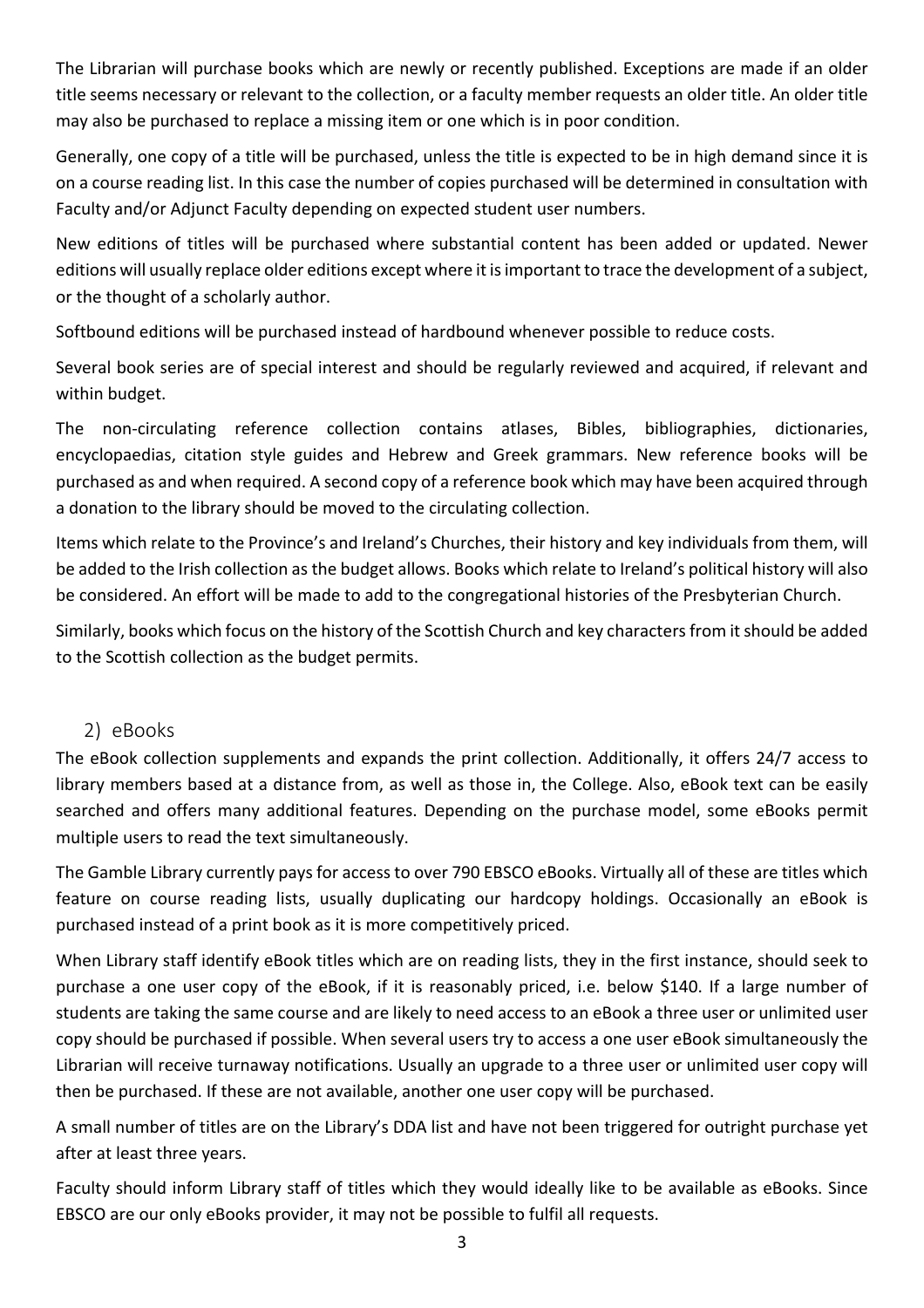Links to copyright free eBooks available at archive.org and other websites are also catalogued so members can find these when searching the Library's online catalogue.

## 3) Electronic Resources

The Gamble Library subscribes to ATLA Religion Database with ATLA Serials which provides on and off campus access to a wide range of peer-reviewed journal articles, book reviews, records for books, recordings and other resources. The subscription rate is reduced through the Gamble Library's membership of ABTAPL (The Association of British Theological and Philosophical Libraries). ATLA Religion Database with ATLASerials has been selected primarily to support those staff delivering, and students participating in, Union College's courses of study. At present this database is accessed via a shared URL and User ID.

The Library subscribes to Early English Books Online, a database of over 146,000 titles, from the first book published in English through to the end of the seventeenth century. This can be accessed through the VLE.

The Gamble Library subscribes to seven Sage journals which can also be accessed via their electronic platform, if students, staff and alumni register to do so. Electronic access comes at no extra cost: subscription to the print journals also entitles students, staff and alumni to electronic access to these journals from the year 1999 or 2002 onwards. These can be searched.

The archive of seven journals can be searched while in the College. Further details are available on the Gamble Guides section of the Union College website and Library's blog.

Continued subscription to any electronic resource, including EBSCO eBooks, will be subject to ongoing evaluation through analysis of content, license terms, usage statistics and affordability. Library staff will seek to identify additional and/or alternative sources of electronic resources, including eBooks, in consultation with Faculty, to meet the evolving needs of staff and students.

#### 4) Periodicals

The Gamble Library regularly receives fifty-six hardcopy journals and periodicals, including several denominational publications. Scholarly journals, in particular, are an important component in academic library collections since they report on current research in various disciplines. Since release of journal issues on electronic databases is often behind the hardcopy publication, subscribing to the print version means Library members can access up-to-date research. Periodicals are reference only and back runs of hundreds of journals and periodicals are located in the Library's periodicals room and store. Unlike the Library's book purchases, subscriptions to periodicals represent an ongoing budgetary commitment, with renewals usually involving price increases. Thus, continued subscription to periodicals should be reviewed annually in consultation with Faculty.

#### 5) Pamphlets

The Gamble Library pays for a selection of Grove pamphlets on standing order. (For example, *Grove pastoral series, Grove youth series*). It also pays to receive the *Cambridge Papers* published by the Jubilee Centre. The Library collects pamphlets and ephemera which relate to the Presbyterian Church in Ireland or the other main denominations in Ireland; they relate to events of historical significance locally; are authored by individuals from the Province who write about theological topics; or are from the Reformed perspective.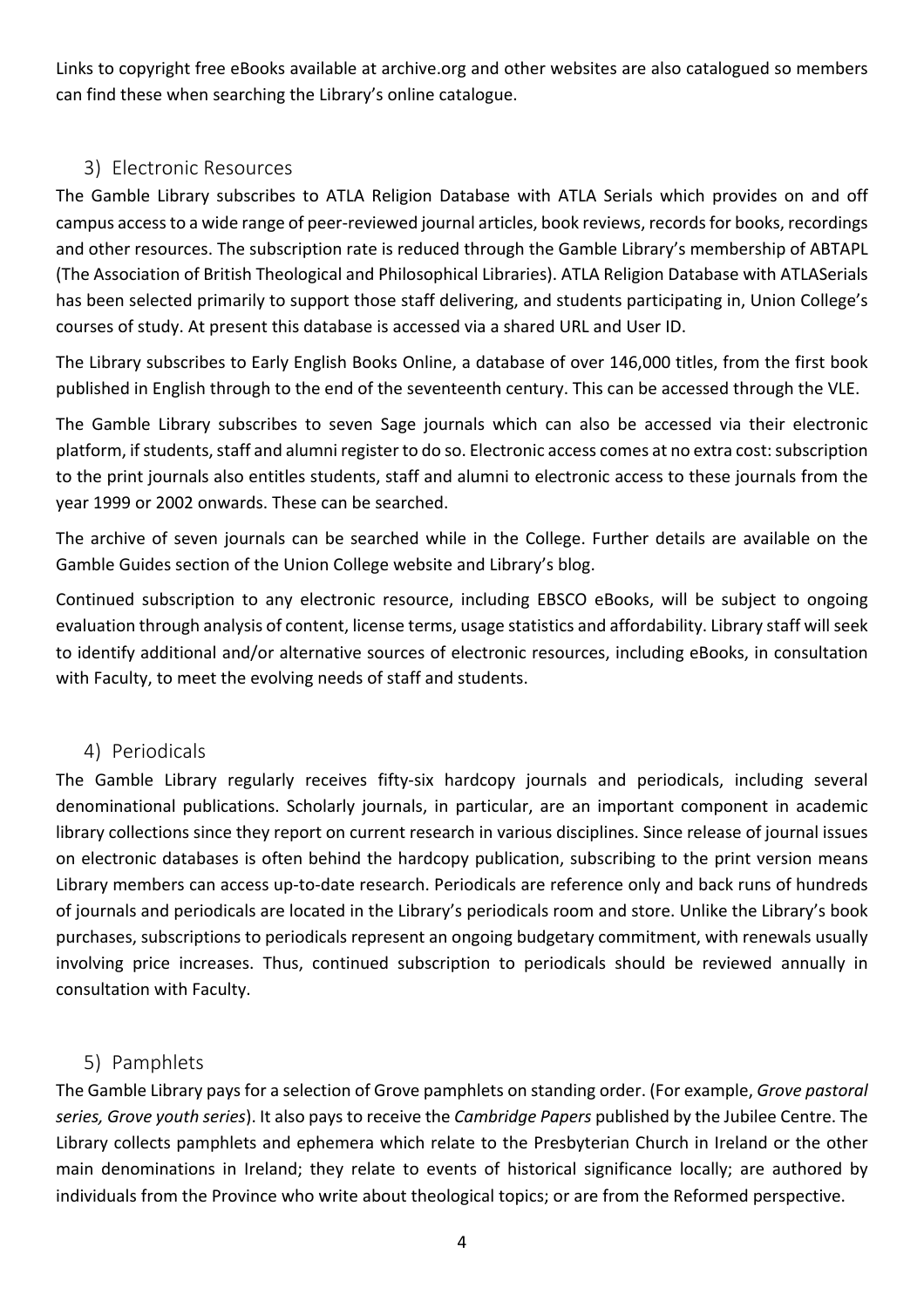#### 6) Other Formats

The Gamble Library has a limited number of cassette tapes, videos, CDs, CDROMs, DVDs and MP3s in its circulating collection. Since audiovisual technology is constantly changing, active efforts are not being made to add to these, the exception being Hebrew and Greek language materials or materials produced by the Presbyterian Church in Ireland.

The Library has a number of hymnbooks which include musical scores to assist ministry students and those engaged in Church-based ministry in preparation for worship. Donations of hymnbooks are sometimes added to the collection, but the Library does not purchase hymnbooks.

# 3. Interlibrary Loans

Interlibrary loans provide Union Theological College staff and students, and life, annual and research Library members with access to material beyond the Gamble Library. Life, annual and research Library members pay a fee for this service. To source books, chapters from books, dissertations and journal articles (including scanned PDF documents) the Librarian participates in a number of online discussion groups. Through these networks, items from Libraries across the UK, Europe and the United States are sourced. The Gamble Library has also supplied, and will supply, items to other libraries which participate in these networks.

All interlibrary loan requests should be emailed or given to the Librarian with detailed bibliographical information for the item required listed. Requests are dealt with on a case by case basis, thus it may not always be possible to find a supplier. All requested and supplied items are recorded and these records are used to determine if a book should be acquired by the Library.

# 4. Donations

The Gamble Library accepts book, dissertation, periodical or pamphlet donations from its members or the general public. However, only those items which meet the selection criteria described above will be added to the collection. By agreeing to donate materials to the Gamble Library, donors accept the Library's right to do whatever is deemed appropriate with the materials. For those materials which fall outside the selection criteria the Gamble Library may: add these to the free distribution shelves for Library members to take; arrange for unwanted resources to be collected by Anybook.biz or Book Aid charity, or organise the disposal of unwanted materials. Anybook.biz sell suitable resources and reimburse the Gamble Library for any items they sell. Book Aid may send them to Christians in Africa, Asia and the Caribbean, or sell them in their Templepatrick bookshop.

Donors will receive an email or letter from the Librarian acknowledging their donation whenever possible. A donation book plate bearing the name of the donor will be attached to donated items and/or a non-public note will be added to donated items' accession record on the library management system. Donors may remain anonymous if they wish.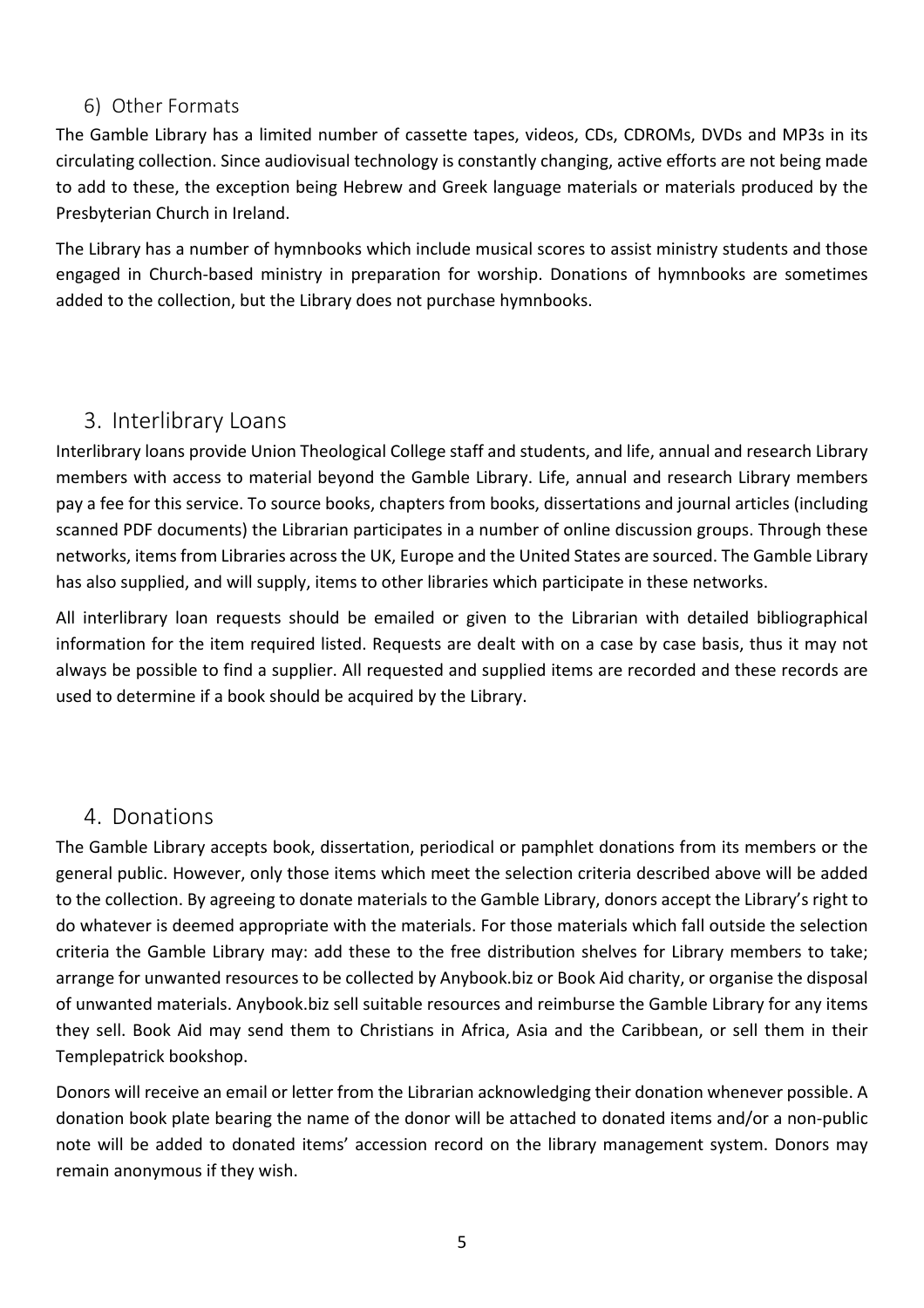# 5. Deselection

Deselecting or 'weeding' is the process of clearing the collections of print or digital materials which have outlived their usefulness. This is an important process as it: creates space; saves readers' time by lessening the number of items they need to go through to find relevant resources; ensures the collection is current and accessible and it guarantees the constant evaluation of library materials and their continued freshness and appeal. Regular weeding activities will be built into the Gamble Library's annual work calendar, especially outside of term time. Annually a minimum of 10% of the total hardcopy collection will be scrutinised for retention and deselection.

The Librarian is ultimately responsible for weeding though Faculty will be encouraged to participate in this process. This is because:

- They have specialist subject knowledge and expertise
- They have in-depth knowledge of present and likely future teaching and research-related use of the collection.

# 1) Circulating and reference collection

Since the Gamble Library is the main theological library in Northern Ireland it will seek to retain one copy of each theological work it acquires. Materials which no longer fit with the selection criteria outlined above will be considered for deselection. The 'MUSTIE' acronym will be used as a basic guide for assessing items:

M – Misleading. The resource contains factually inaccurate information.

U – Ugly. The item is worn, damaged, dirty, stained or torn. When a well-used, worn item should be retained, attempts will be made to find a replacement copy or to repair out-of-print copies. Unnecessary duplicates will be deselected with the copy in the best condition retained. (A duplicate to be deselected will have 'duplicate' written in pencil near the item's barcode).

S – Superseded. A new edition or a more up-to-date book on the subject renders the older edition obsolete. (An older edition of a book to be deselected will have 'superseded' written in pencil near the item's barcode). However, in some cases one copy of an older edition will be retained to trace changes in scholarly thinking over time.

T – Trivial. The material in the item was at one stage popular following a fad, but interest has now largely waned.

I – Irrelevant. The item's content is now irrelevant to the needs and interests of the Library's community.

E – Elsewhere. The material is easily obtained online or from another library via interlibrary loan arrangements.

Usage and age statistics will be compiled for those sections being weeded. For new classification items in reading room 1, those which have not been issued or had any usage logged in the past 8 years and show MUSTIE characteristics will be considered for weeding. (Relocation to the store, or withdrawal). For those items in the corps room, those which have not been issued or had any usage logged in the past 10 years and show MUSTIE characteristics will be considered for weeding. For those items in the store, those which have not been issued or had any usage logged in the past 12 years and show MUSTIE characteristics will be considered for weeding.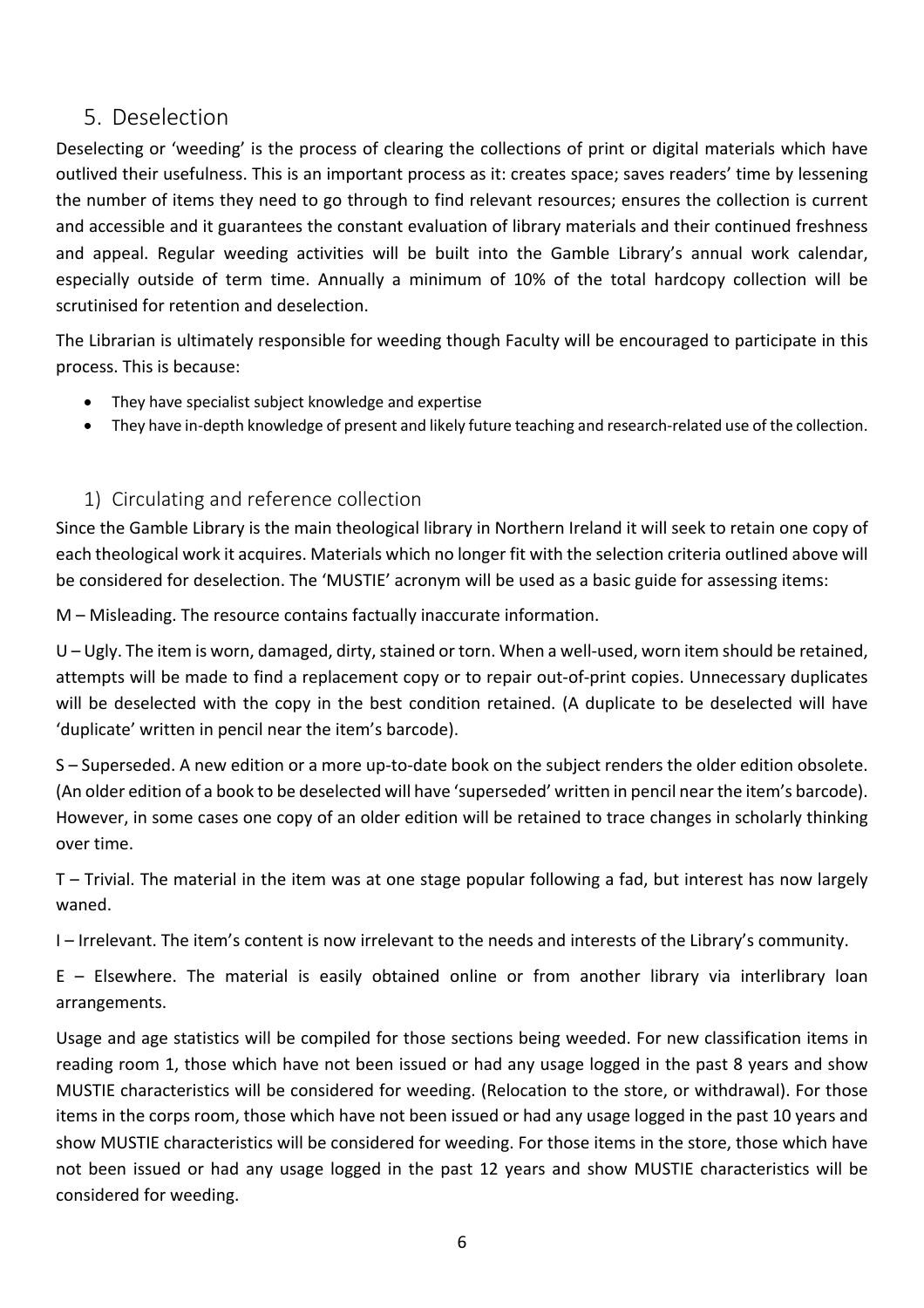Those items in the rare books room will not be reviewed for retention or deselection including the Presbyterian Mission Archive, Rare Books Collection, Theses Collection and Magee and Assembly's Colleges Pamphlet Collections.

Those hardcopy items identified for deselection will be set out in the bookcases in classroom 4 for Faculty to review. Faculty will be informed by email that these books are available for them to look at and select any which they deem necessary for retention. During designated times which Faculty will be made aware of, the Librarian will be in classroom 4 to meet with Faculty and explain withdrawal decisions. Faculty will have a minimum of a month to review these items before they are removed from the collection. If Faculty cannot meet with the Librarian while she is in classroom 4, they should contact her in person, or by email concerning books they believe should be retained in the collection.

Hardcopy deselected items will be withdrawn from the Library's collection and stamped accordingly. Appropriate books will be collected by Anybook.biz for resale in order to maximise financial returns on withdrawn items. Other books will be collected by Book Aid, available on the free distribution shelves for a limited period, or discarded for recycling.

## 2) eBooks

The small number of eBooks added to the Library's DDA list in the past will be considered for removal from the DDA, budget depending. Items on the DDA will be evaluated on a bi-annual basis.

# 3) Electronic resources

Continued subscription to ATLA Religion Database with ATLA Serials and Early English Books Online will be subject to annual review in July through analysis of available content, license terms, usage statistics and affordability. Continued subscription to the seven Sage and the archive of other electronic journals will be reviewed at the same time, or when renewal is due, and using the same criteria.

# 4) Periodicals

Subscriptions to periodicals will be reviewed annually. Faculty will be surveyed concerning their opinions and use of the journals currently subscribed to. Based on the results of this Library staff will select periodicals for weeding and share this with Faculty to seek their approval. Availability for download of the periodical through the electronic databases Library members have access to (i.e. ATLA Serials and Sage electronic journal platform) will be considered as part of this process.

Those hardcopy periodicals currently stored in the periodicals room and store will be considered for deselection if they no longer meet the selection criteria outlined above and:

- Are incomplete, short runs
- Are seldom or never used
- Are newsletters which contain information which quickly dates.

A list of hardcopy periodicals identified for deselection will be shared with Faculty. They should contact the Librarian within a month of the list being emailed out if they wish any periodical to be retained.

Deselected periodicals will be shared on the ABTAPL discussion list should any other theological library and/or list participant wish to add these to their collection and are willing to pay for the associated postage